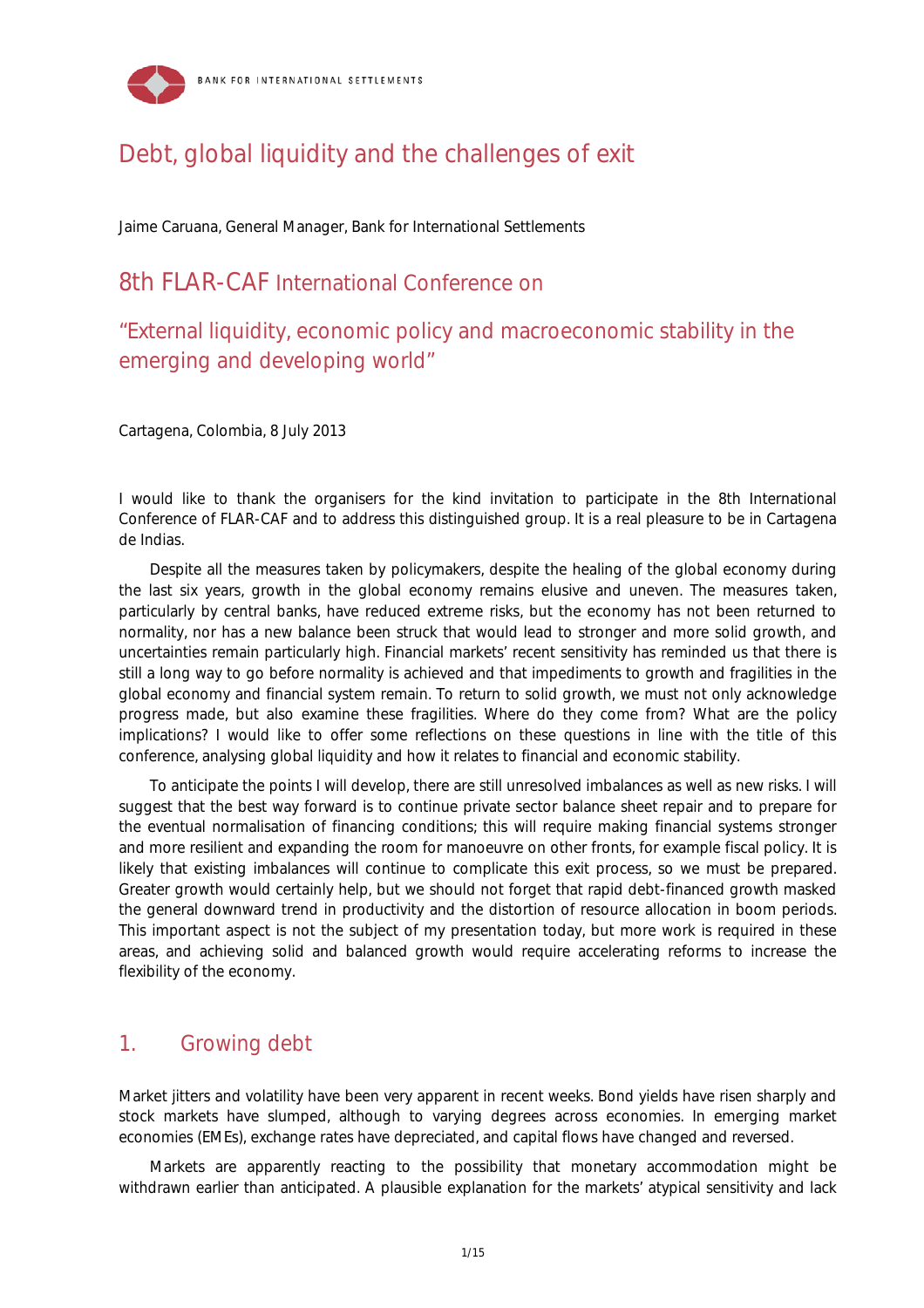

of conviction is that market participants are concerned that existing imbalances and distortions, particularly persistently high debt levels, could produce large losses once the years of monetary accommodation come to an end. Rising levels of debt, much of it issued at very low interest rates, make markets more sensitive to interest rate fluctuations.

Since the global financial crisis, indebtedness in G20 economies has risen significantly. As shown in Graph 1, outstanding levels of both domestic and international debt, public and private, are well above their pre-crisis levels in every region. Overall, G20 countries have seen their total debt increase by more than 30% since the beginning of the crisis. This increase in total debt reflects a large increase in public indebtedness, particularly in advanced economies, that has not been offset by any decline in aggregate private indebtedness.

Turning first to *public indebtedness*, Table 1 shows that even though advanced economies' fiscal deficits are projected to have declined significantly by end-2013 compared to their 2009 levels, and their fiscal effort to have increased (lower primary deficits), gross public debt is still predicted to rise by an average of 22 percentage points of GDP in the period 2007–13. The situation is more favourable in emerging economies, notably among the larger economies in Latin America, where both fiscal deficits and public debt have declined on average. Among these economies, public debt-to-GDP is in most cases close to or well below the 40% ratio that is often considered a relatively safe threshold for sustainability in EMEs. Significant declines in debt-to-GDP ratios have also been projected in Colombia and particularly in Peru.

As for *private indebtedness*, bank credit growth is slow or negative in Europe and modest in the United States, but it is strong in countries less affected by the crisis, such as those in Asia and Latin America (Graph 2).

As a result, five years after the onset of the crisis, credit to households and firms in the economies most affected has fallen less than one would have expected given the experience of previous crises. Overall, despite an unprecedented easing of monetary policy, and despite fiscal support measures that have raised public debt to historically high levels in the most affected economies, balance sheet repair by the private sector lags. The United States is a partial exception. There, the household sector has reduced its debt through paydowns, write-offs and income growth. As a result, the ratio of household debt to disposable income in the United States has fallen back to the levels of the early 2000s, and the ratio of overall private debt to GDP has improved. In Europe, countries that experienced property and credit booms, such as the United Kingdom and Spain, have seen some reduction in their household debt. However, in Europe, overall private debt has barely fallen in relation to GDP.

Banks have made significant progress, visible in the evolution of bank capital and in spreads on credit default swaps (CDS). But more work is also needed in this area: some banks in some countries need to do more to recognise their impaired assets and stabilise/extend funding, in order to regain investors' confidence.

In the meantime, credit to less affected EMEs has risen (Graph 2). In emerging Asia and Latin America, private credit in relation to GDP remains, on average, well below the levels in advanced economies, although in some cases it approaches or exceeds previous peaks. At the same time, real estate markets have shown strong price gains in a number of economies. All this gives rise to significant risks, which I will discuss later.

# 2. International financing

Taking an international perspective, aggregate international bank credit to both banks and non-banks has stopped growing or even gone negative. This reflects deleveraging of banks that has been more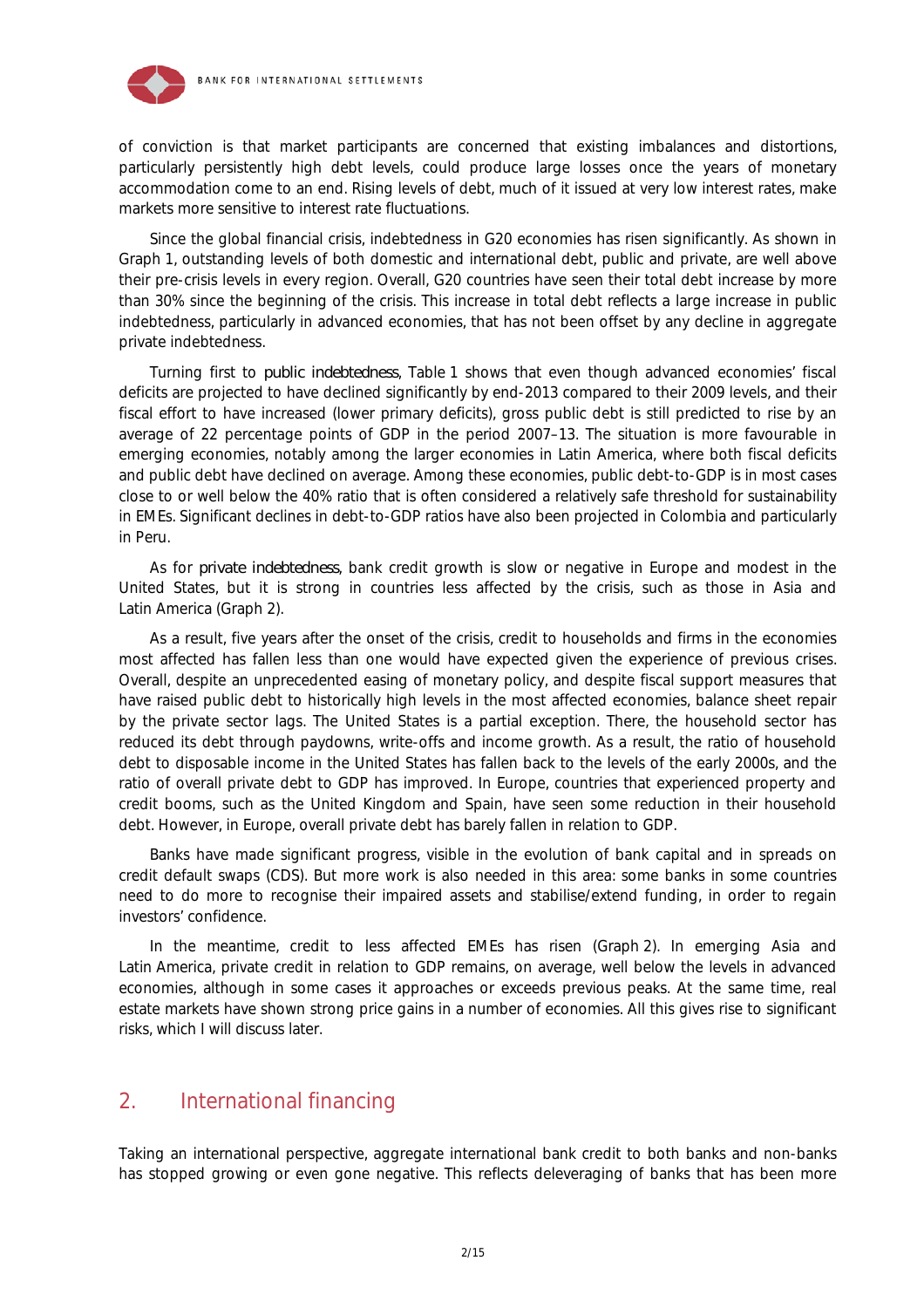

intense in the cross-border component (Graph 3). By sector, the shrinkage of international bank credit is concentrated in the interbank market. Geographically, it reflects mainly the weakness in credit growth in Europe and, to some extent, the United States.

However, the preceding aggregate trends partly mask how easy global financial conditions have been in recent years. One indicator is cross-border and domestic bank credit to Asia and Latin America, which has grown more strongly (Graph 4).

Another indicator of expansionary financing is activity in global bond markets. Outstanding emerging market corporate bonds – mostly in the major currencies – have grown rapidly in recent years (Graph 5). Furthermore, prior to the recent reversal which I cited at the beginning of my presentation, major economies have seen strong flows for extended periods into funds for emerging market equities and bonds (Graph 6).

Bank financing and other capital flows have been large enough to prompt many countries to adopt macroprudential policies and capital controls. For instance, in Latin America several countries have implemented policies that tend to limit the inflow of foreign currency, including taxes on investments in fixed income instruments or on certain derivatives positions by foreigners (eg Brazil, which recently reduced them to zero) or reserve requirements in foreign currency (eg Peru).

Having looked at quantity indicators, let's turn now to price indicators. Expansionary financing conditions are most apparent in indicators of risk appetite and costs of financing. Indeed, in spite of the increased market volatility and repricing cited earlier, financing conditions on balance remain easy.

- Equity and bond market volatility has increased recently, although it is still well below the peaks observed following the Lehman bankruptcy, and remain close to low pre-crisis levels (Graph 7).
- Risk appetite is above the levels observed during the crisis, although it has declined recently (Graph 8).
- Corporate and emerging market bond yields remain low (Graph 9), in spite of their recent upward spike. The low costs of financing in global bond markets reflect an unusual degree of monetary accommodation that has resulted in very low nominal government bond yields, a subject I will turn to now.

# 3. The effects of monetary accommodation

Central banks in the major economies have lowered policy rates to near zero (Graph 10, left hand panel) and have hugely expanded their balance sheets These central banks hold assets that have risen from about \$4 trillion just before the crisis to \$10 trillion today (Graph 11).

While EME central banks have followed a different path, on balance their policies have been accommodative despite stronger economic conditions. Central banks raised policy rates in 2010–11 as global trade recovered and inflationary pressures became evident. But starting in the second half of 2012, they lowered their policy rates. As a result, not only are real short-term interest rates on average substantially negative in the advanced economies, but they are also about zero (and in some cases below zero) in EMEs (Graph 10, right-hand panel).

The effects have been uneven. On the one hand, broad money – that is, bank deposits backed by loans and securities holdings of banks – has grown slowly in advanced economies. In particular, in line with evidence of balance sheet adjustment the money multiplier in the US has collapsed, as it did in Japan in the early 2000s (Graph 12).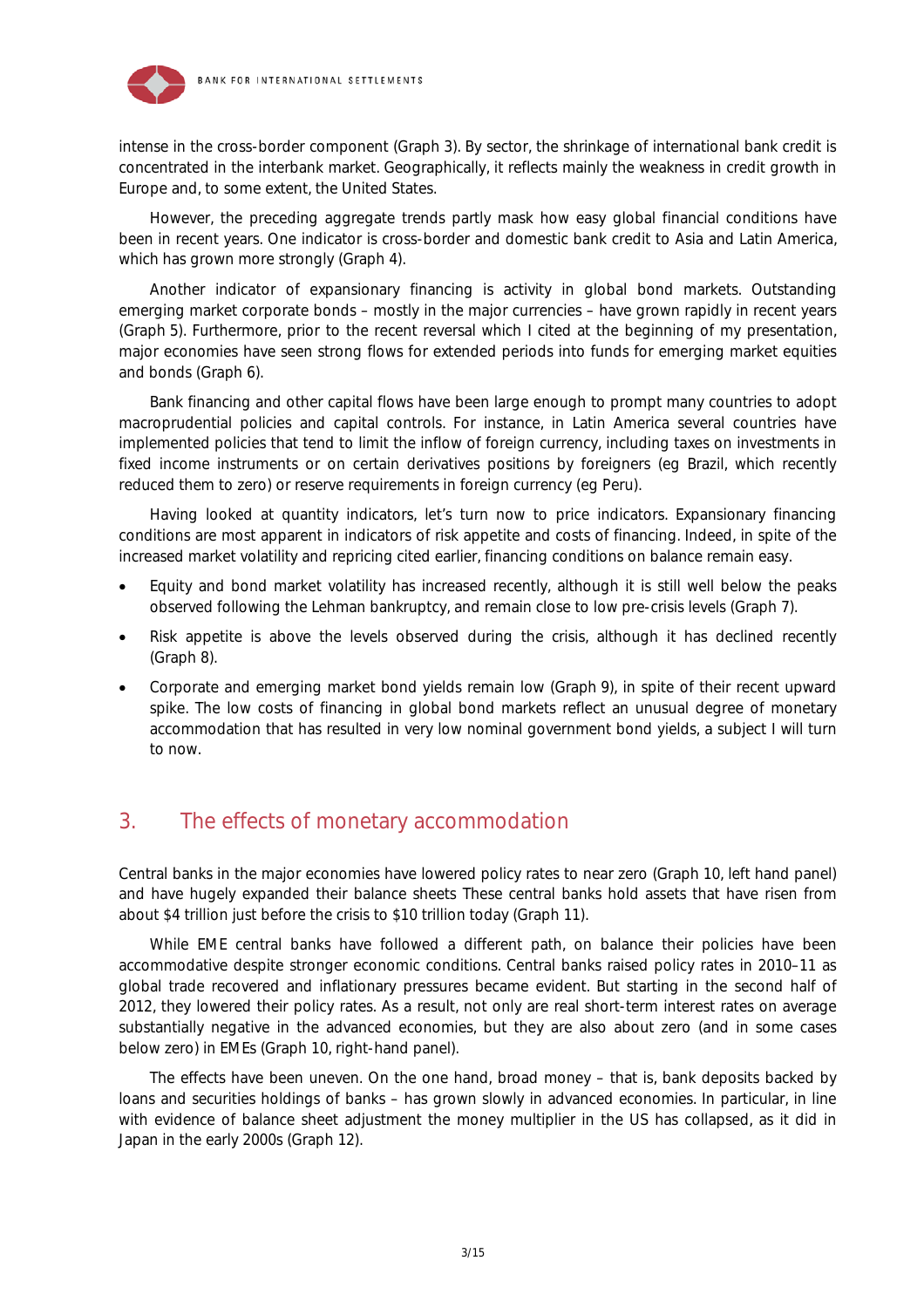

Nominal bond yields have declined sharply, and have remained slightly below prospective nominal GDP growth. The gap is very striking in both advanced and emerging market economies. In the advanced economies, it is larger than it was before the crisis (Graph 13). In emerging market economies, the gap has also widened in recent years and has been influenced by single-digit bond yields and double-digit nominal growth in China.

To appreciate just how unusual global bond market pricing has been, we have to look at the term premium. This is the extra reward for acquiring long-term debt and bearing greater risk, and is normally positive. But a substantially *negative* term premium prevailed in major bond markets this year (Graph 14). Thus, the reward for holding a long-term bond became a penalty that the investor must pay – a very unusual situation that reflects the central bank removal of bonds from private hands through large-scale asset purchases. Graph 14 also suggests that, as yields increased last month, the term premium became less negative. These preliminary estimates suggest that major bond markets still have some way to go to reprice to a more normal positive term premium. The path to normalising the term premium is uncertain and hard to manage, which represents an additional risk.

# 4. Four types of risks

The conditions which I have described pose four types of interconnected risks. First, slow balance sheet repair in the countries most affected by the crisis has delayed a strong self-sustaining recovery. Second, signs of excessive risk-taking and weakening lending standards have emerged. Third, in some EMEs and (smaller) advanced economies, late financial cycle risks are becoming evident. Fourth, the challenges of exit from accommodative monetary policy compound these vulnerabilities.

#### Slow balance sheet repair

Historically, prompt and thorough balance sheet repair has proved to be the best way to restore growth and stability following a financial crisis. For example, in response to the Nordic banking crises in the early 1990s policymakers intervened quickly and comprehensively to enforce the full recognition of losses, the recapitalisation of the banking system, the disposal of impaired assets and the removal of excess bank capacity. These measures tackled the causes of the balance sheet recession and paved the way for a sustained post-crisis recovery. In the case of Japan, recovery in the 1990s was arguably slower because of delays in implementing balance sheet repair.

While aggressive monetary easing can facilitate balance sheet adjustment in the aftermath of a severe financial crisis,<sup>1</sup> as time passes the balance between costs and benefits can turn unfavourable, which can hinder and delay balance sheet repair and, consequently, economic recovery. The indicators of rising debt and easy financing conditions that I have presented suggest that this may be a concern in the present global environment. Monetary easing may have hampered balance sheet adjustment in a number of ways. In particular, it can reduce the perceived need to deal with impaired assets; reduce the opportunity cost of carrying non-performing loans on the balance sheet, thus encouraging evergreening; and distort asset prices, leading banks to overestimate repayment capacity at more normal interest rates and to keep alive non-viable and non-productive businesses. A flattened yield curve may also have reduced the financial sector's operating profits.

<sup>1</sup> By shoring up economic activity (including by boosting confidence) and generating income, and allowing refinancing at no cost, thus reducing the debt overhang.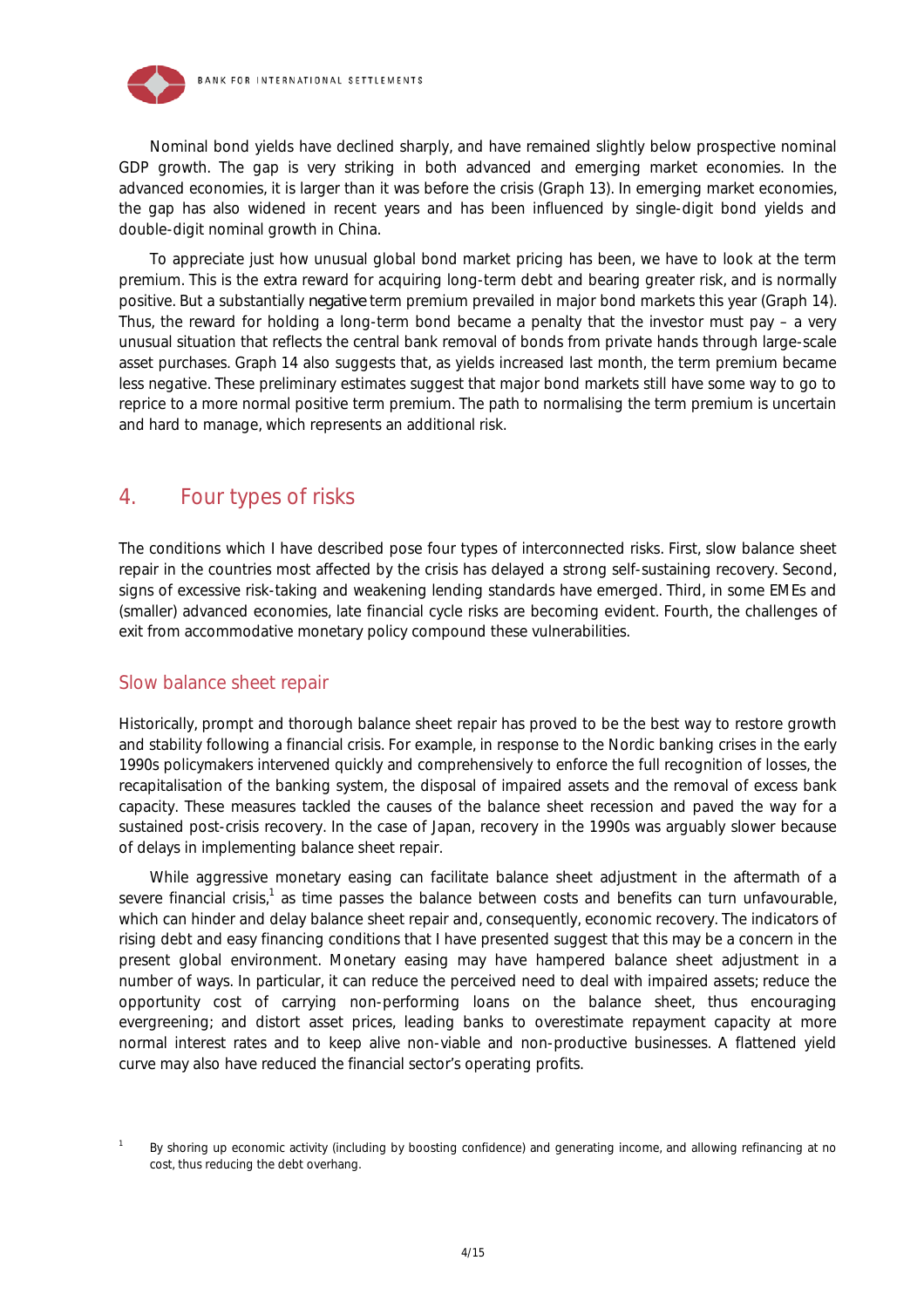

Monetary policy can provide time to solve problems that are not monetary in nature, but it cannot substitute for other actions, by both the private and public sector, to repair balance sheets and correct sectoral imbalances that have built up. For this reason, the BIS's most recent annual report is entitled "Making the most of borrowed time".

#### Excessive risk-taking

Recently we have been seeing the deterioration of lending standards and signs of excessive risk-taking by investors. Investors have taken on greater risks and reduced protection against worse than expected outcomes: lower credit quality issuers have been able to borrow at historically low rates, and the share of this issuance in total bonds has been unusually large. In some countries it is already much higher than before the crisis. Covenant-lite loans are increasingly frequent, and leverage has risen. A number of "frontier" low-income countries with very low credit ratings were able to access bond markets with a strong excess demand.

Moreover, monetary accommodation through large-scale asset purchases may have distorted market signals, making it difficult for market participants to assess risks and equilibrium prices.

#### Late-cycle financial risks

Extended periods of monetary accommodation may be associated with booms in credit and asset prices, followed by a slowdown in credit, falling asset prices and marked changes in flows. The outcome can be significant financial strains. Some countries that have experienced this type of boom may be at risk of such strains (Graph 15). EMEs enjoy better growth and debt sustainability, and therefore a large part of the flows reflect this improvement in their economic fundamentals. In addition, policymakers in these countries have been leaning against such late-cycle risks, in many cases by using macroprudential policies. Nevertheless, these risks cannot be underestimated, the uncertainties are pronounced, and complex situations may arise when financial imbalances combine with other disruptions such as more difficult and volatile external financial conditions, declines in commodity prices and lower global growth. Policymakers would thus be well advised to use the current conditions to continue to strengthen their financial systems and make room for other policies to deal with possible adverse events.

#### The challenges of exit

The challenges of exit from monetary accommodation add to and complicate the management of the risks cited earlier. While normalisation may be desirable, it is important to understand the challenges that exit may pose. An important concern is that the very success of pushing the term premium down into negative territory to support economic recovery creates the risk of its sudden rise when monetary accommodation is removed or even in doubt. A global steepening of yield curves could hit the balance sheets of financial institutions, to the extent that they hold their government's debt, and worsen debt sustainability. Financial institutions' balance sheets could be impaired or again questioned. The most recent period of market volatility underscores this risk, as term premia rose very suddenly, even though they remained negative.

In emerging markets, a sharper and quicker than expected tightening of financing conditions could trigger sell-offs of assets, reversals of capital inflows and a disorderly adjustment in credit markets. The increasing leverage in the private and corporate sectors in several EMEs in recent years accentuates concerns about the impact of a sudden rise in interest rates. Given these risks, uncertainty about the process of exit may partly explain the type of market volatility we have recently observed. The problem is not interest rate increases, which are part of the desired normalisation process, but rather financial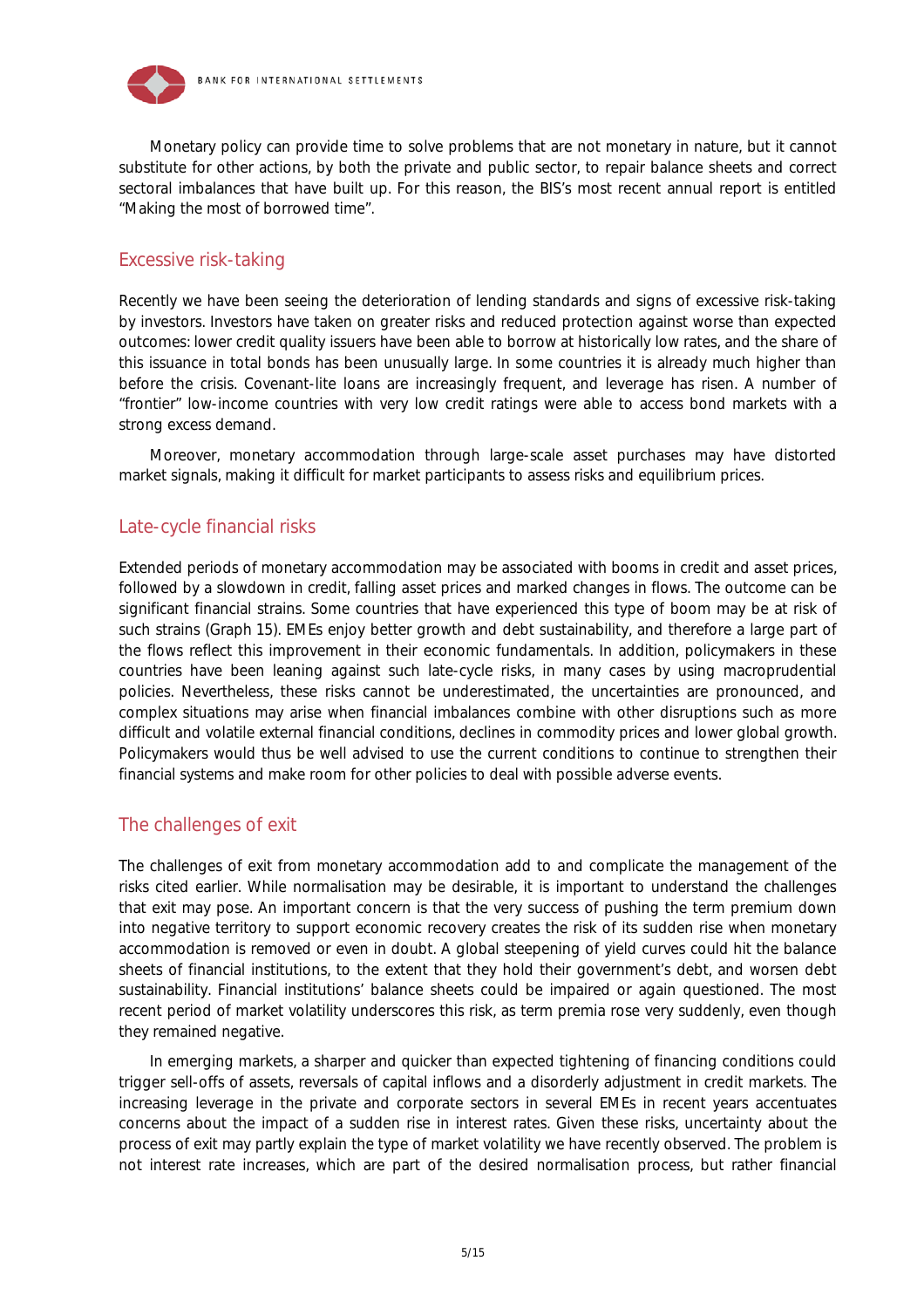

systems' resistance to rapid increases, given the dependence to which the prolonged period of low interest rates has given rise.

To bring about a smooth exit from monetary accommodation, authorities in advanced economies face two types of challenges. The first is how to manage expectations of policy rate setting. When will rates start to rise? How fast will they rise? Or better, how will the increase in rates depend on macroeconomic conditions?

The second challenge is the unfamiliar issue of how to manage the exit from large-scale asset purchases, which have a first-order impact on the term premium. Recent experience suggests that uncertainty about how long large-scale asset purchases will be maintained can lead to volatility and sudden repricing. This concern is particularly relevant for the United States at this time, because of continued improvements in economic conditions this year. Although authorities have stated that they intend to maintain monetary accommodation as long as there is significant economic slack, some market participants fear that such accommodation may be withdrawn sooner than is currently anticipated. Communication is very important, and central banks are better prepared today than they were in previous episodes, but it would be wise to prepare for a difficult exit.

# 5. Summary and policy implications

Let me summarise and draw *three* general policy implications, recognising that there are significant differences from country to country. Overall, the stock of debt remains high, implying that private sector deleveraging is not yet complete in the major advanced economies most affected by the crisis. And increased leveraging in other advanced economies and in emerging market economies, as well as the recent episodes of market volatility, suggests that the vulnerabilities that have been built up in some regions may be significant.

At the same time, indicators of financing conditions and risk appetite suggest that financing conditions have been very easy as a result of unprecedented and sustained monetary accommodation. Such global accommodation has pushed down yields in global bond markets to the point where investors are *paying* a term premium rather than *receiving* one. It may also have contributed to delays in balance sheet repair in the most affected economies, and possibly to credit booms and late financial cycle risks. These risks are complicated further by the challenges of exiting from monetary accommodation.

In terms of *economic policy*, I have three general suggestions. First, private sector deleveraging and balance sheet repair need to continue in crisis-affected economies, and policymakers there need to press on with structural reforms. Balance sheet recessions are special, and more action on these fronts (repair and reform) is required for a balanced recovery. Moreover, such action will allow central banks to normalise monetary policy in a manner consistent with a return to sustainable and balanced growth.

Second, in emerging market economies and some advanced economies that have been less affected by the crisis but have experienced credit booms, the financial cycle may be reaching critical stages. Policymakers and market participants in those countries can use the current conditions to continue strengthening their financial systems. This requires repairing balance sheets, improving the stability of financing and making further progress in financial regulation reform.

Finally and more broadly, authorities and market participants, including those in EMEs, must recognise the challenges inherent in the inevitable and desirable normalisation of interest rates. This includes taking steps to gain or preserve room for manoeuvre in other areas, such as fiscal policy. These steps may help reassure and stabilise markets as exit policies are implemented.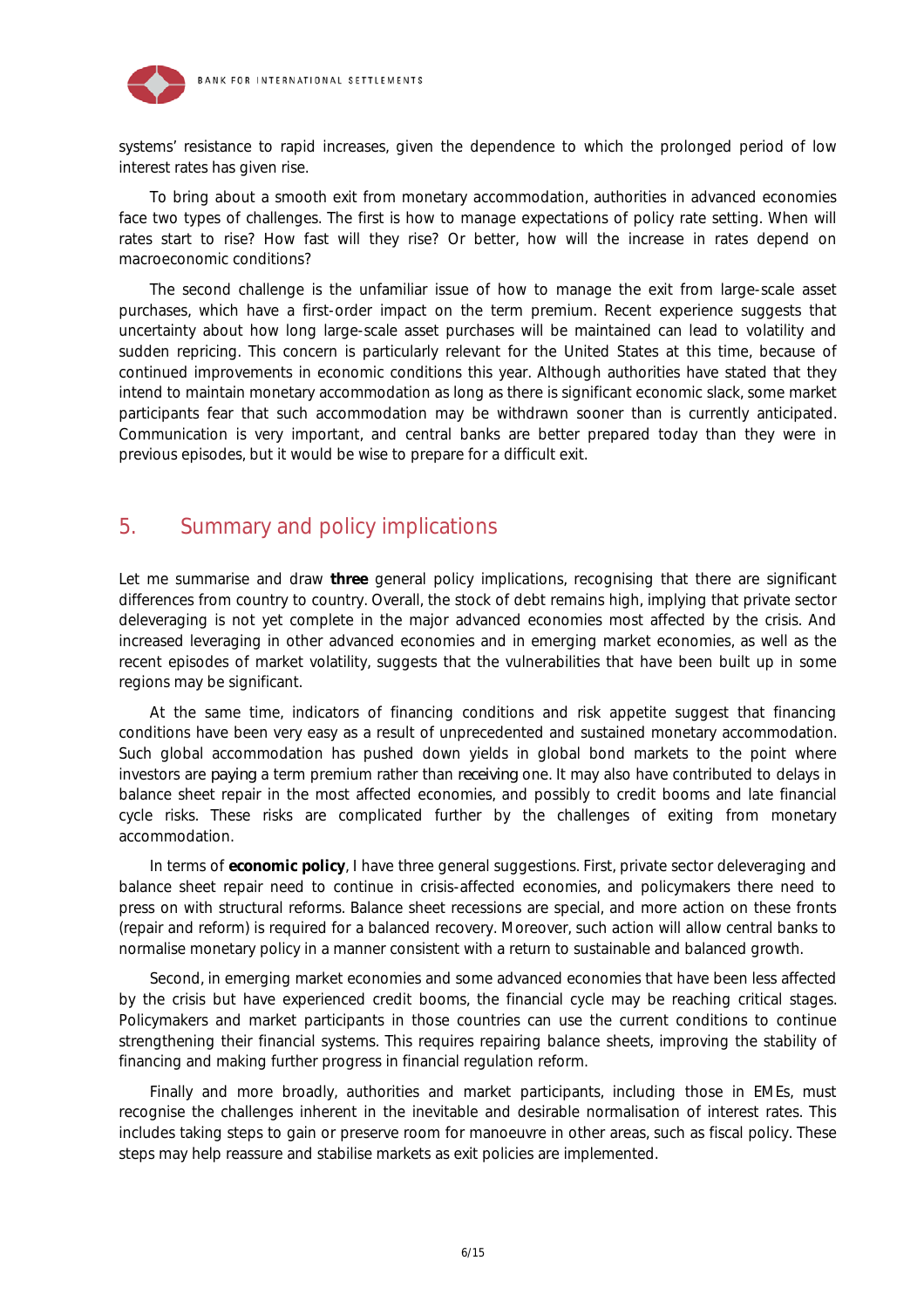

#### Total non-financial debt



Among all G20 economies, only those with available series on private debt data are included. Euro non-G20 economies are also included. Advanced G20 economies include: Australia, Canada, the euro area, Japan, the United Kingdom and the United States. All G20 economies also include: China, India, Indonesia, Mexico and Turkey.

Sources: IMF; BIS calculations.

#### Fiscal positions $<sup>1</sup>$ </sup>

|                               |                              |         |        |                                                       |        |        |                         |       | Table 1 |  |
|-------------------------------|------------------------------|---------|--------|-------------------------------------------------------|--------|--------|-------------------------|-------|---------|--|
|                               | Overall balance <sup>2</sup> |         |        | Underlying government<br>primary balance <sup>3</sup> |        |        | Gross debt <sup>2</sup> |       |         |  |
|                               | 2009                         | 2013    | Change | 2009                                                  | 2013   | Change | 2009                    | 2013  | Change  |  |
| Advanced economies            | $-9.5$                       | $-5.2$  | 4.2    | $-5.9$                                                | $-2.2$ | 3.6    | 103.7                   | 126.0 | 22.4    |  |
| <b>United States</b>          | $-11.9$                      | $-5.4$  | 6.6    | $-7.9$                                                | $-3.1$ | 4.8    | 88.8                    | 109.1 | 20.3    |  |
| Euro area                     | $-6.4$                       | $-3.0$  | 3.4    | $-2.6$                                                | 1.6    | 4.2    | 88.3                    | 106.4 | 18.0    |  |
| Japan                         | $-8.8$                       | $-10.3$ | $-1.4$ | $-7.0$                                                | $-8.5$ | $-1.6$ | 188.7                   | 228.4 | 39.7    |  |
| <b>Emerging Asia</b>          | $-5.2$                       | $-4.1$  | 1.2    | $-3.3$                                                | $-1.5$ | 1.8    | 35.6                    | 35.4  | $-0.2$  |  |
| China                         | $-3.1$                       | $-2.1$  | 0.9    | $-2.2$                                                | $-0.3$ | 1.9    | 17.7                    | 21.3  | 3.6     |  |
| India                         | $-10.1$                      | $-8.3$  | 1.8    | $-5.8$                                                | $-4.3$ | 1.5    | 75.0                    | 66.4  | $-8.6$  |  |
| <b>Emerging Latin America</b> | $-3.7$                       | $-1.6$  | 2.0    | 0.6                                                   | 1.4    | 0.8    | 50.7                    | 49.8  | $-0.9$  |  |
| Brazil                        | $-3.1$                       | $-1.2$  | 1.9    | 2.8                                                   | 3.3    | 0.4    | 66.9                    | 67.2  | 0.2     |  |
| Chile                         | $-4.1$                       | 0.1     | 4.2    | $-4.3$                                                | $-0.5$ | 3.8    | 5.8                     | 11.1  | 5.3     |  |
| Colombia                      | $-2.8$                       | $-1.0$  | 1.8    | $-0.1$                                                | 0.5    | 0.6    | 36.1                    | 32.0  | $-4.2$  |  |
| Mexico                        | $-4.7$                       | $-3.1$  | 1.6    | $-1.2$                                                | $-0.5$ | 0.7    | 44.5                    | 43.5  | $-1.0$  |  |
| Peru                          | $-2.1$                       | 1.8     | 3.9    | 0.6                                                   | 2.3    | 1.7    | 28.4                    | 17.5  | $-11.0$ |  |

<sup>1</sup> For the general government. <sup>2</sup> As a percentage of GDP. OECD estimates for advanced economies and Korea, otherwise IMF.<br><sup>3</sup> As a percentage of potential CDP: excluding net interest payments. OECD estimates for advance <sup>3</sup> As a percentage of potential GDP; excluding net interest payments. OECD estimates for advanced economies and Korea, otherwise IMF. OECD estimates are adjusted for the cycle and for one-off transactions and IMF estimates are adjusted for the cycle.

Sources: IMF; OECD.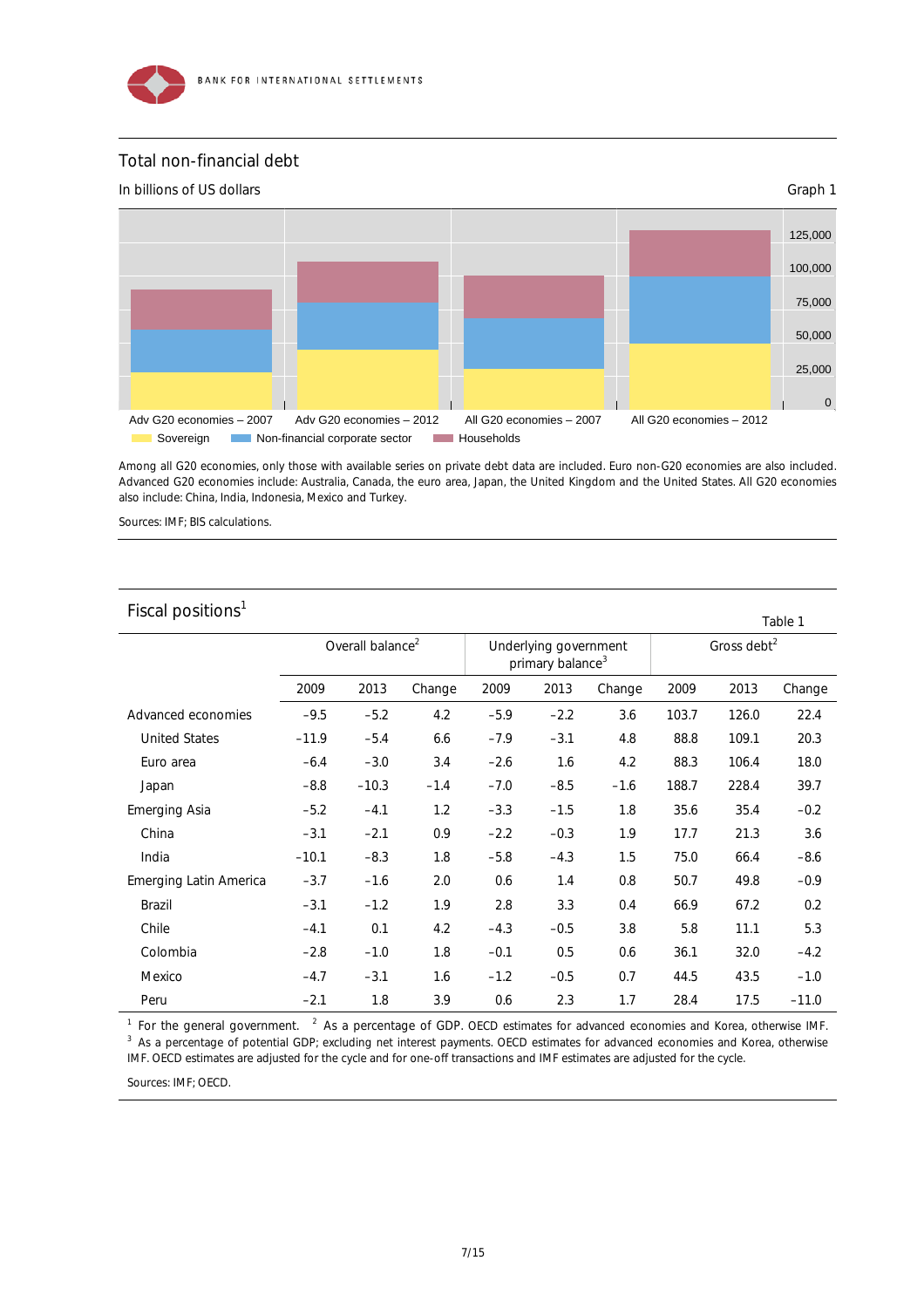

#### Credit to the private sector



<sup>1</sup> Greece, Ireland, Italy, Portugal and Spain. <sup>2</sup> Belgium, Canada, Denmark, France, Germany, Japan, the Netherlands, Norway and Sweden. China, Hong Kong SAR, India, Indonesia, Korea, Malaysia, Singapore and Thailand. <sup>4</sup> Argentina, Brazil, Chile, Colombia, Mexico and Peru. <sup>5</sup> The Czech Republic, Hungary, Poland, Russia, South Africa and Turkey.

Sources: National data; BIS calculations.



The vertical lines indicate: 1979, second oil shock; 1982, Mexican default; 1987, stock market correction; 1994, Mexican peso devaluation; 1997, Asian financial crisis; 1998, Russian default and Long-Term Capital Management episode; 2000, Nasdaq peak; 2007, beginning of global financial crisis; and 2008, collapse of Lehman Brothers. VIX = Chicago Board Options Exchange Market Volatility Index, a measure of the implied volatility of S&P 500 index options.

<sup>1</sup> Includes all BIS reporting banks' cross-border credit and local credit in foreign currency.

Sources: Bloomberg; BIS locational banking statistics by residence.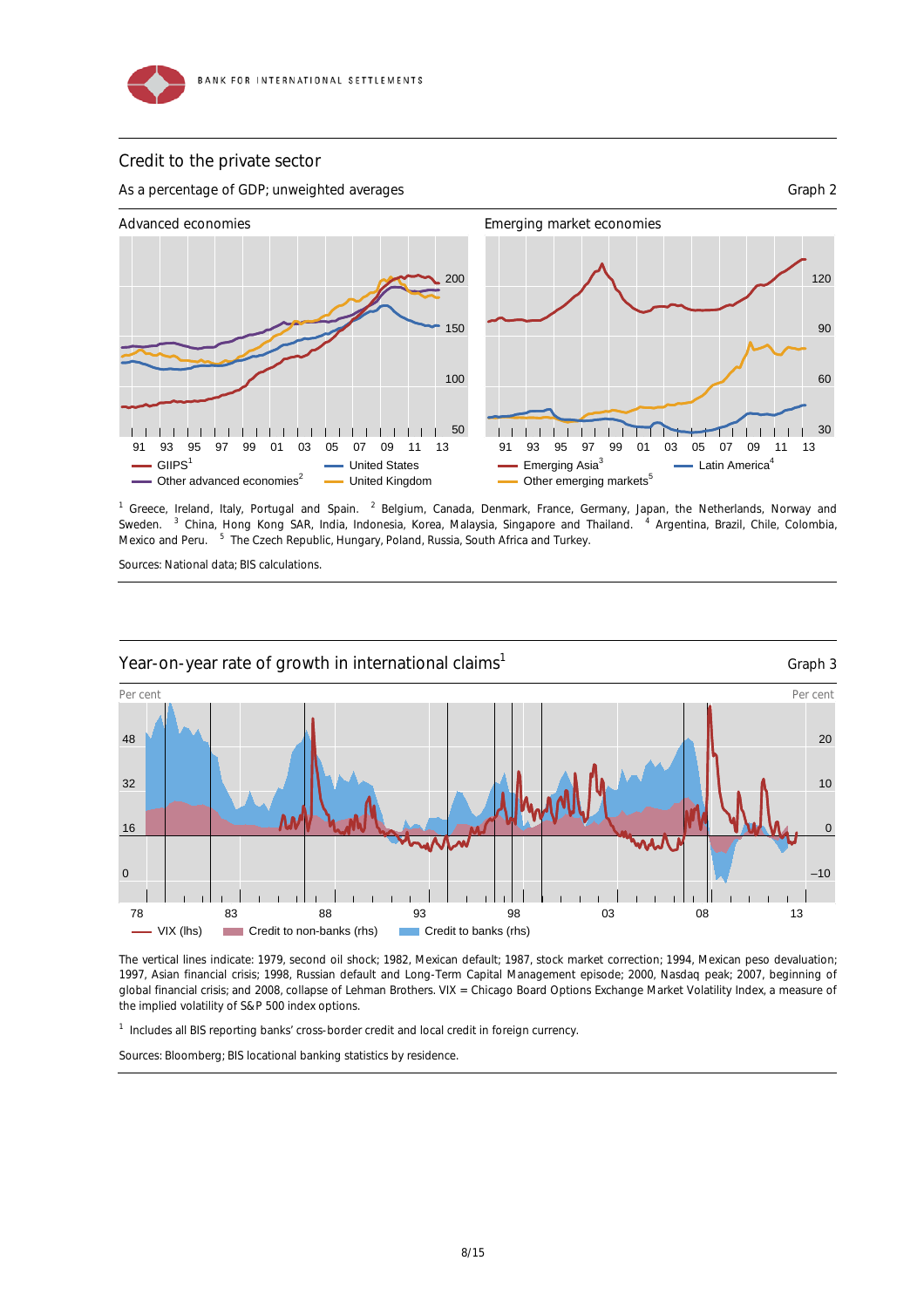#### Global bank credit aggregates, by borrower region

At constant end-Q4 2012 exchange rates Graph 4





The vertical lines indicate the beginning of global financial crisis and the collapse of Lehman Brothers, respectively.

<sup>1</sup> Total bank credit to non-bank borrowers (including governments), adjusted using various components of the BIS banking statistics to produce a breakdown by currency for both cross-border credit and domestic credit.

Sources: IMF, *International Financial Statistics*; BIS international banking statistics; BIS calculations.



#### International corporate debt securities outstanding issued by EME firms<sup>1</sup> Graph 5

AE = United Arab Emirates; BR = Brazil; CN = China; HK = Hong Kong SAR; KR = Korea; MX = Mexico; RU = Russia; Other = other EMEs.

1 Issuers are financial and non-financial corporations whose owners are resident in selected emerging market economies (EMEs) grouped by region: Africa and the Middle East (Bahrain, Egypt, Israel, Kuwait, Nigeria, Oman, Qatar, Saudi Arabia, South Africa and the United Arab Emirates); Europe (Croatia, the Czech Republic, Hungary, Poland, Russia, Turkey and Ukraine); Latin America and the Caribbean (Argentina, Barbados, Brazil, Chile, Colombia, the Dominican Republic, El Salvador, Jamaica, Mexico, Peru and Venezuela); and Asia-Pacific (China, Chinese Taipei, Hong Kong SAR, India, Indonesia, Kazakhstan, Korea, Macao SAR, Malaysia, Mongolia, the Philippines, Singapore and Thailand).

Sources: Dealogic; Euroclear; Thomson Reuters; Xtrakter Ltd; BIS calculations.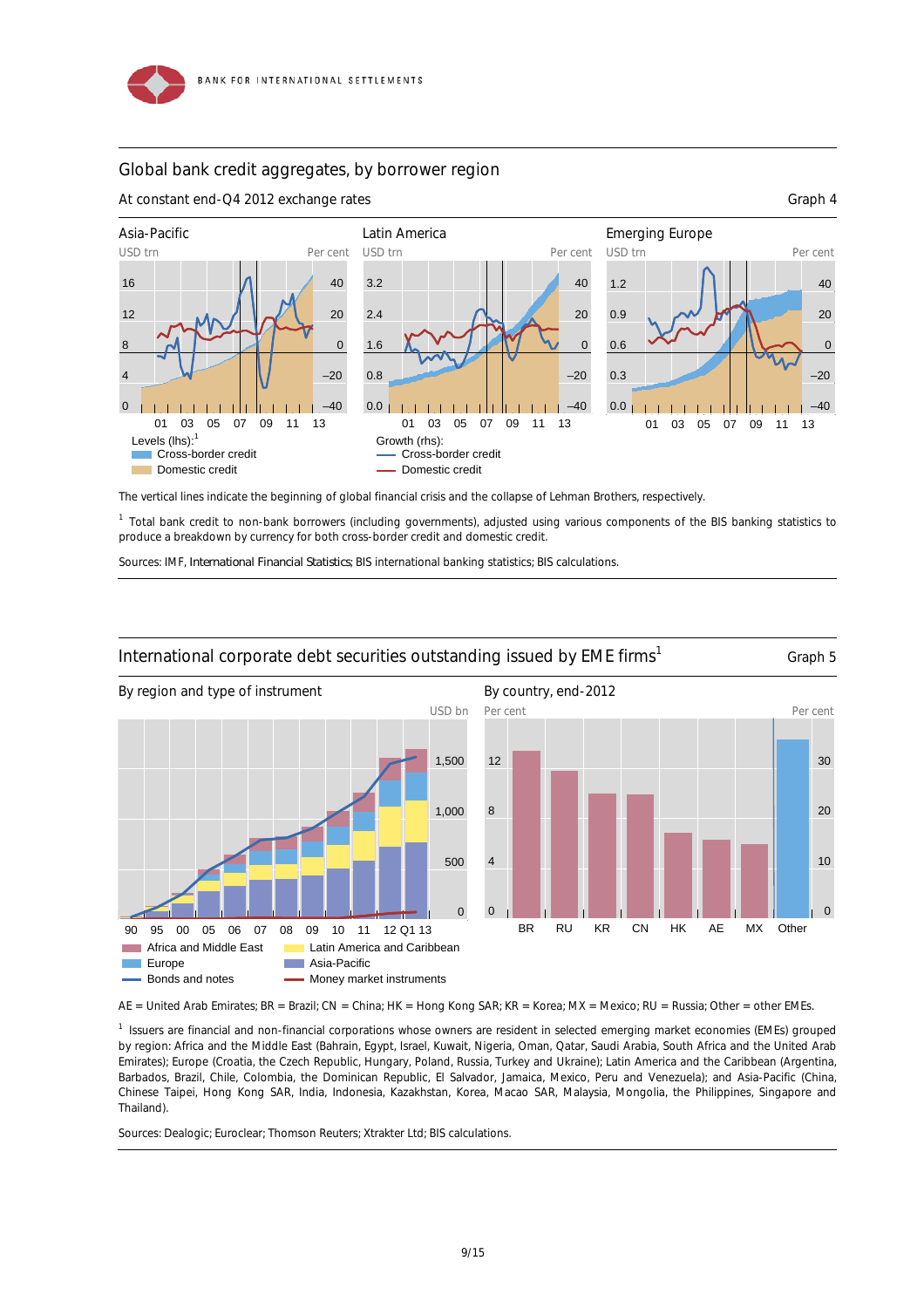

### $VIX<sup>1</sup>$  volatility and EME equity and bond fund flows  $G$  and  $G$  and  $G$  and  $G$



<sup>1</sup> VIX = Chicago Board Options Exchange Market Volatility Index, a measure of the implied volatility of S&P 500 index options. Sources: Bloomberg; EPFR.



<sup>1</sup> VIX = Chicago Board Options Exchange Market Volatility Index, a measure of the implied volatility of S&P 500 index options. MOVE = yield curve-weighted index of the normalised implied volatility on one-month Treasury options.

Source: Bloomberg.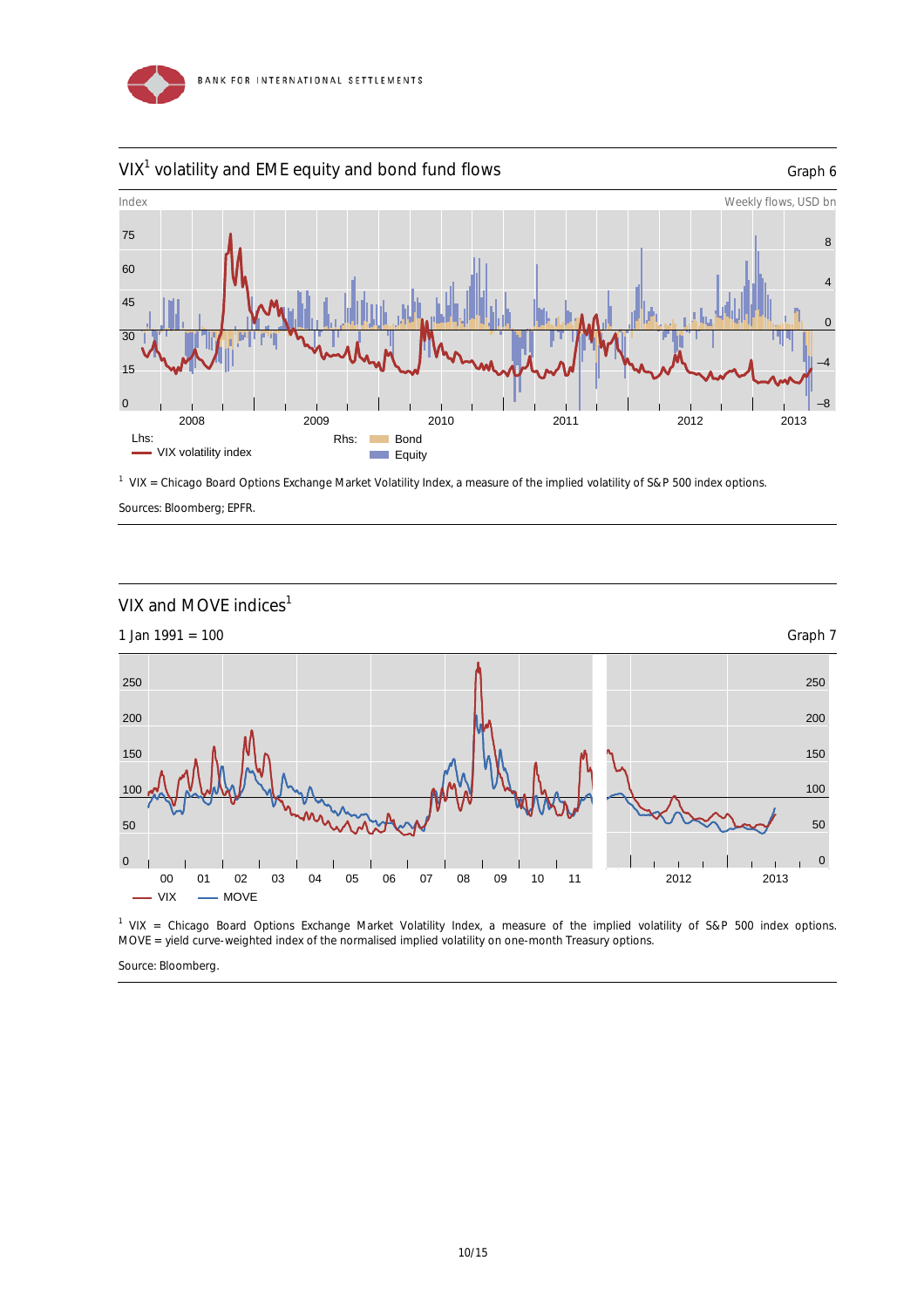



The vertical lines indicate the beginning of the global financial crisis and the collapse of Lehman Brothers, respectively.

<sup>1</sup> Principal component of risk appetite indicators. An upward movement indicates an improvement in risk appetite. <sup>2</sup> Principal components of the following price indicators: VIX; DAX implied volatility; spreads between S&P financial stocks and S&P public sector stocks; US small-cap stocks; MSCI Emerging Markets Index; implied volatility of the US dollar and Australian dollar against the Japanese yen; implied volatility of the euro against the Swiss franc; swap spreads in the United States, Europe and Japan; credit spreads of speculative grade corporate bonds in the United States and Europe; TED spreads in the United States and Europe; and spreads on emerging market economy bonds. <sup>3</sup> Positive (negative) values indicate that more than half of the included risk appetite indicators are improving (deteriorating).

Sources: Bank of America Merrill Lynch; Bloomberg; Datastream; BIS calculations.



11/15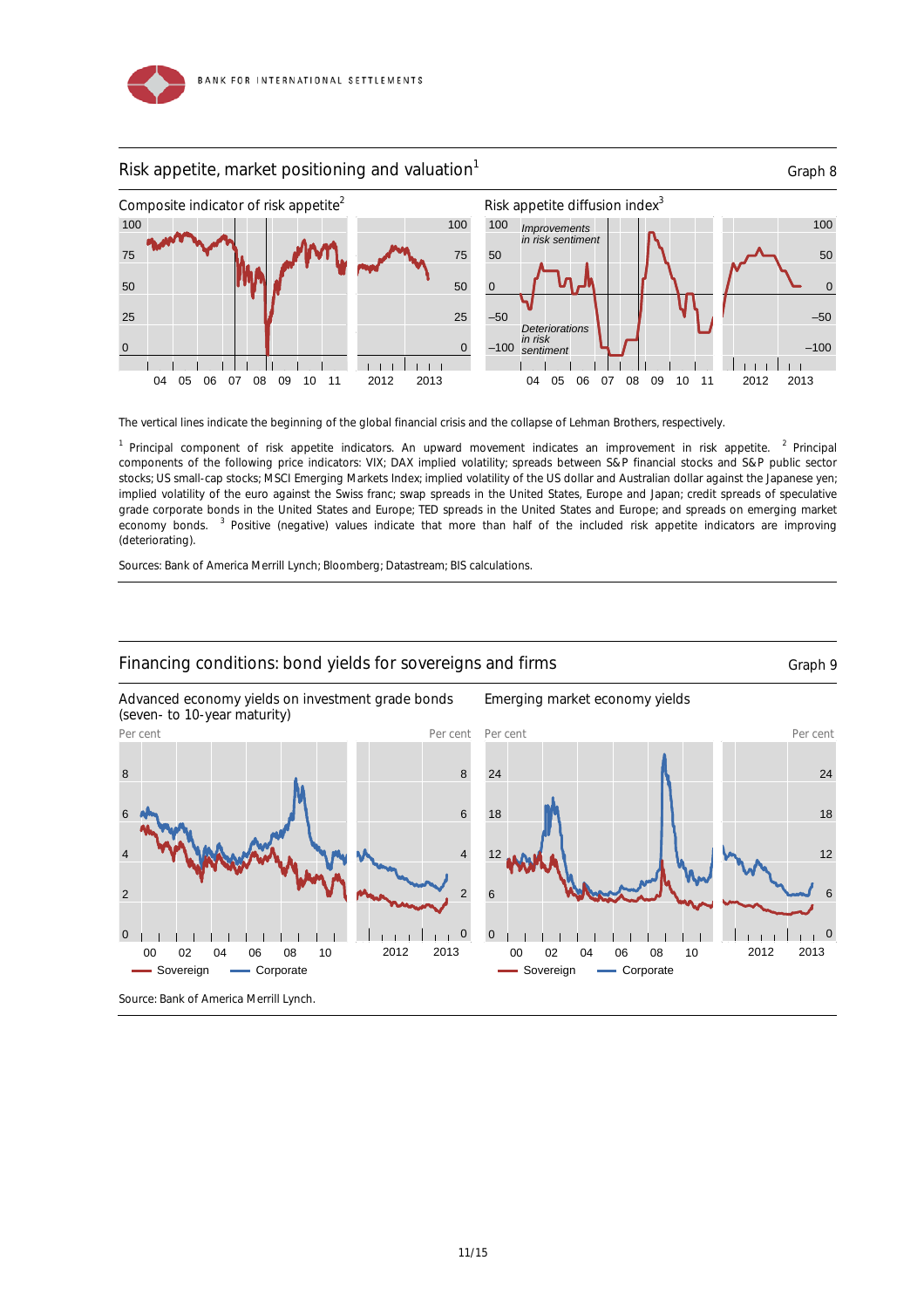

#### Interest rates in advanced and emerging market economies



<sup>1</sup> Based on 12-months-ahead averages of inflation expectations.

Sources: Bloomberg; Consensus Economics; Datastream; national data; BIS calculations.

#### Central bank assets



12/15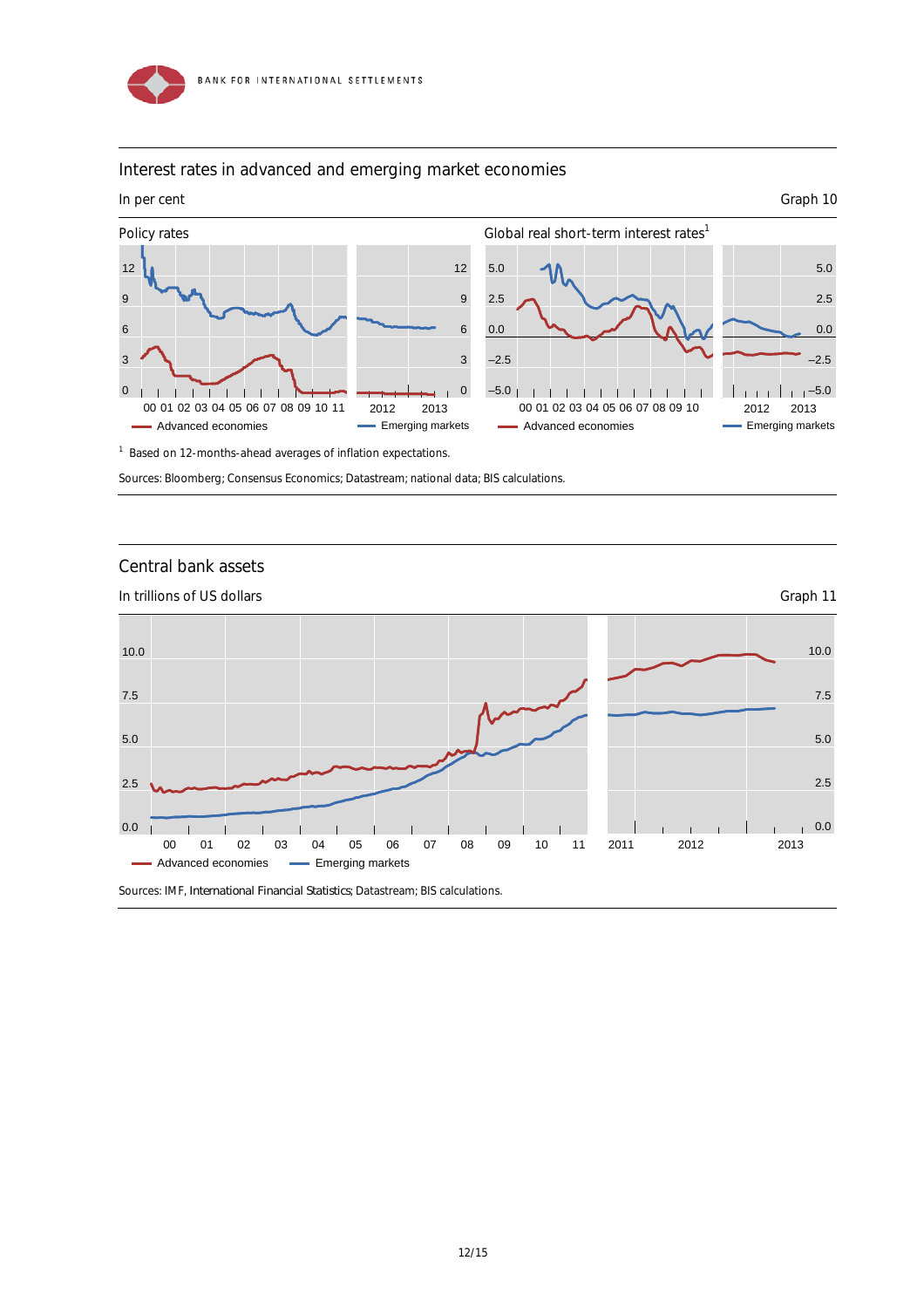

#### Money multiplier<sup>1</sup>



<sup>1</sup> Weighted averages based on 2005 GDP and PPP exchange rates. <sup>2</sup> Canada, the euro area, Japan and the United Kingdom. <sup>3</sup> Brazil, China, Hong Kong SAR, India, Indonesia, Korea, Malaysia, Mexico, the Philippines, Poland, Russia, Saudi Arabia, Singapore, South Africa, Thailand and Turkey.

Sources: IMF; Datastream; national data.

#### Long-term expected nominal GDP growth and 10-year government bond yields<sup>1</sup>



<sup>1</sup> Sum of long-term GDP forecasts and consumer prices.  $2$  For Brazil, three-year government bond.

Sources: Bloomberg; Consensus Economics; Datastream; national data; BIS calculations.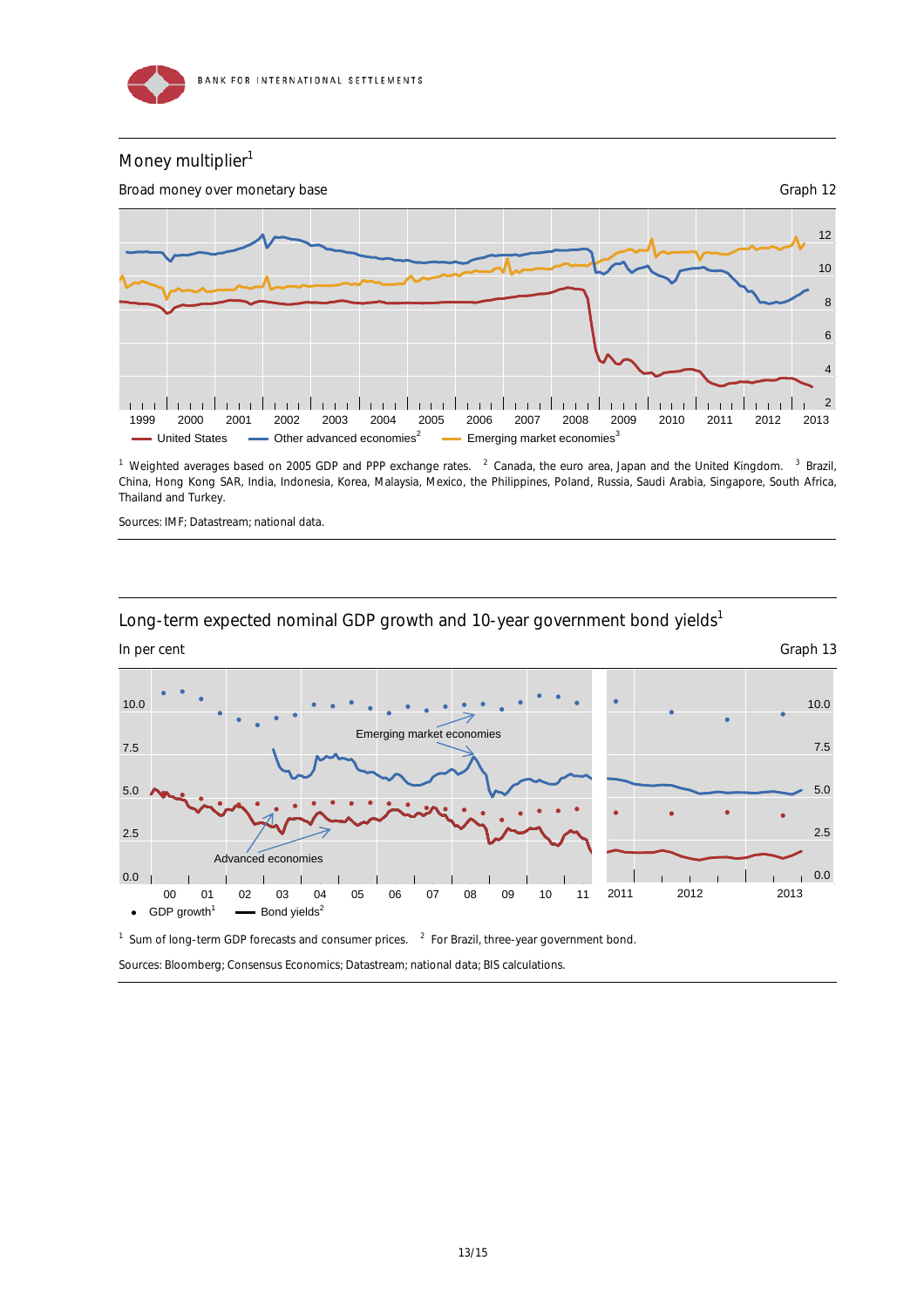

## Ten-year nominal term premium<sup>1</sup>



<sup>1</sup> Ten-year nominal term premium (the sum of the real risk premium and the inflation risk premium) as derived from econometric models of the term structure. June 2013 observations are partially based on estimates.

Sources: Bloomberg; Datastream; national data; BIS calculations.